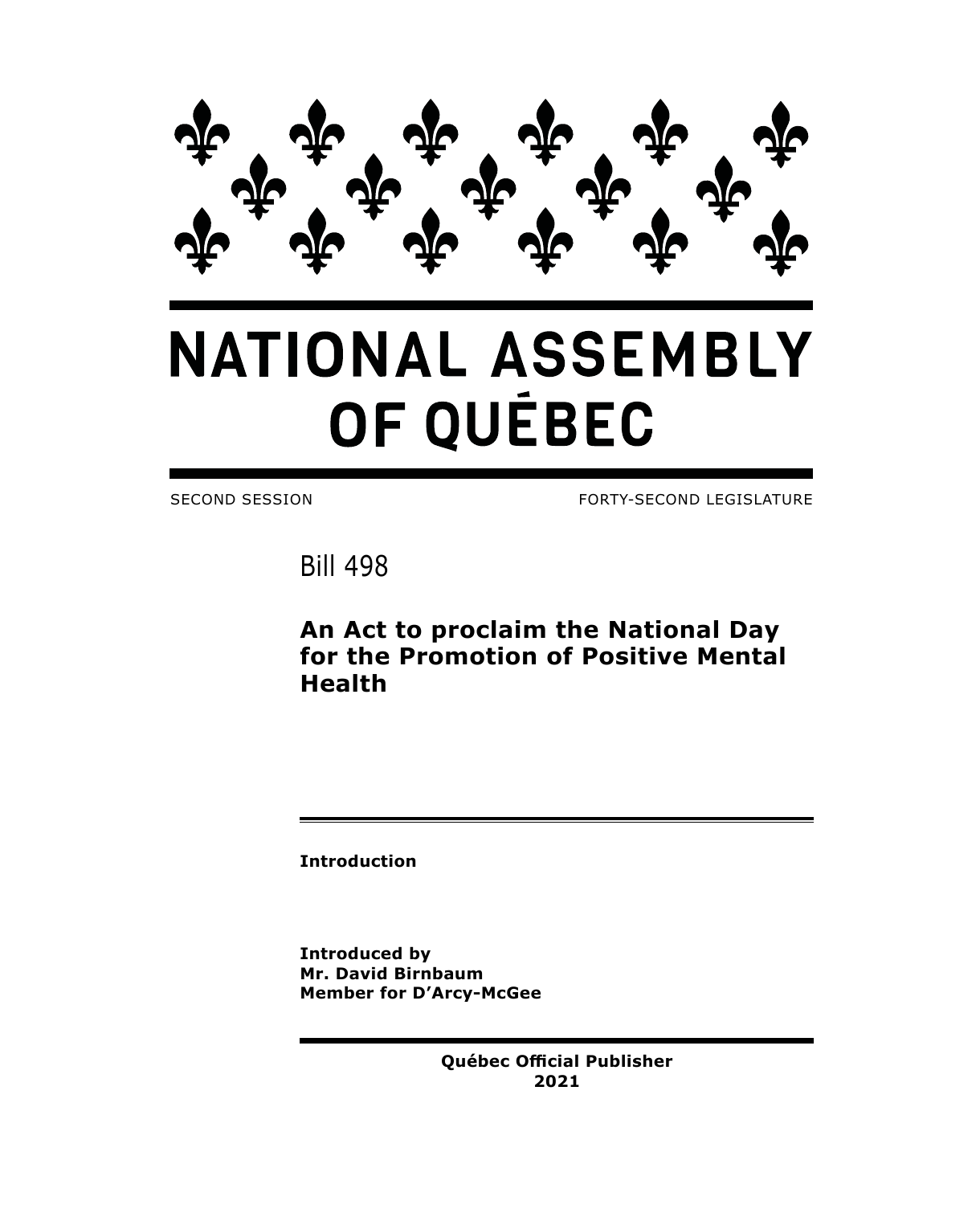## **EXPLANATORY NOTES**

*The object of this bill is to proclaim 13 March of each year National Day for the Promotion of Positive Mental Health.*